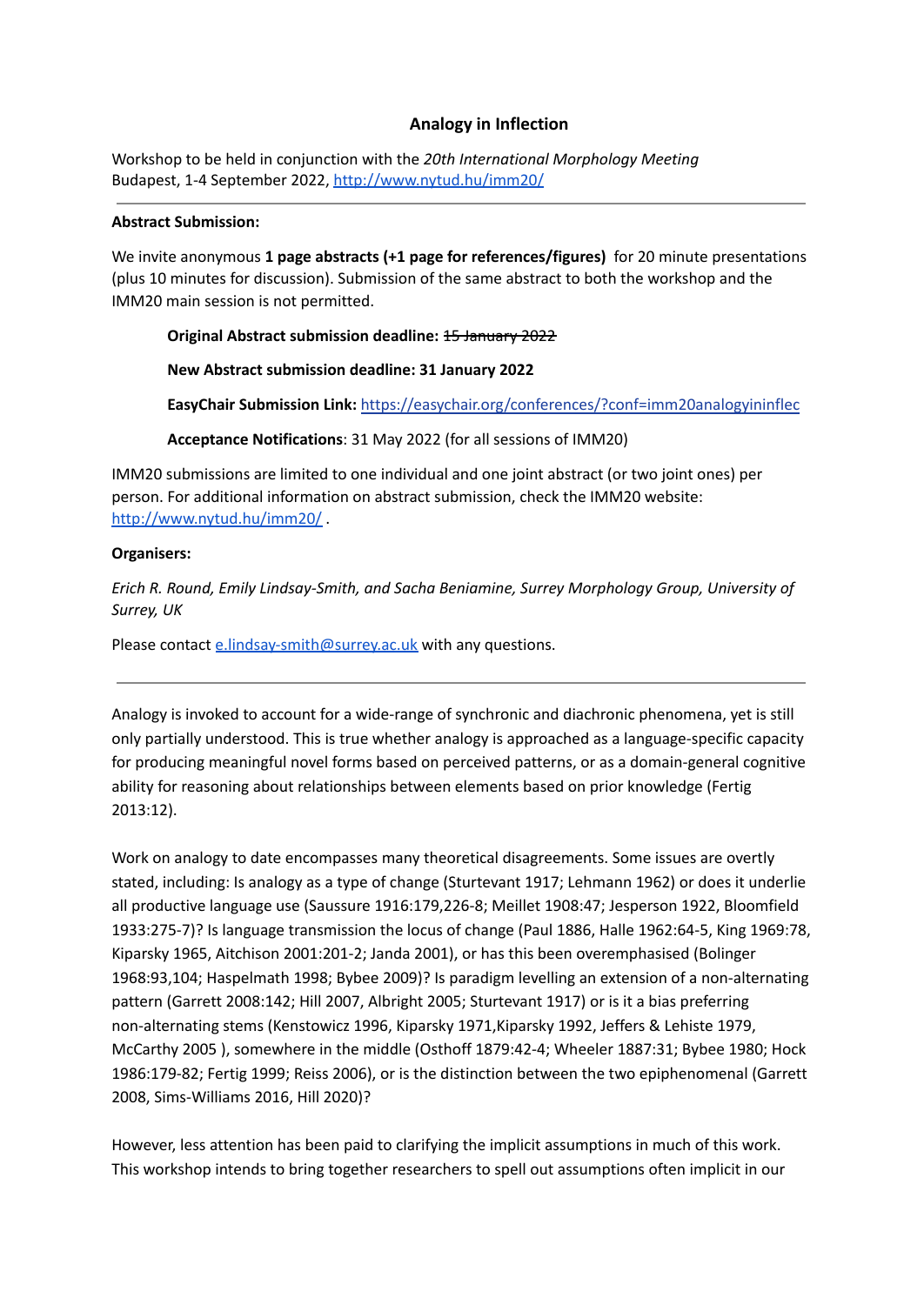investigations of analogy within inflectional paradigms. Contributions might address, but are not limited to, the following questions:

- What models of morphology, phonology, morphosyntax and semantics are assumed in analogy research - item & arrangement vs word and paradigm, dynamic vs static models, rule vs exemplar based? To what extent do changes in these assumptions affect the viability of the account, and to what extent does the account survive across multiple assumptions?
- Does analogy require 'innate' or domain-specific linguistic knowledge and abilities, or does it reflect acquired or domain general skills? If both, then in what mix?
- What evidence does the individual have access to in order to 'do' analogy what parts of the lexicon, which aspects of forms and meanings, and in what quantities? On what basis does this evidence come available? Do speakers use only positive evidence of similarity, or is negative evidence of dissimilarity also used (Round, Beniamine & Esher 2021)?
- Do speakers of all languages employ the same inferential processes, or might they hone them in some way to suit the language? Can this help overcome the problem of computational intractability that analogy might appear to present (Skousen 2002)?
- Do all speakers of the same language employ the same inferential processes? If there is variation, what are its parameters and limits?
- What processes are considered under the heading of analogy? Are both so-called proportional and non-proportional processes considered? Do these employ the same inferential processes or different ones?
- Does analogy cover semi-productive lexicalised patterns (Kiparsky 1992, Clahsen 1999, Pinker & Prince 1994 inter alia) or any productive pattern (Anderson 1992, Blevins & Blevins 2009, Blevins 2016)?
- What evidence is needed to identify historical cases of analogical innovation? Andersen (1980) notes when data is temporally fine-grained, a different picture may emerge than from just knowing initial and final states. Fertig (2013:80) notes that putative examples of regularisation can lack historical evidence, relying instead upon the circular logic, that since regularisation is more common than irregularisation, if both irregular and regular forms are found in related languages, then the irregular must be the original and the regular must be a result of analogy.
- Given the predominantly Indo-European evidence basis for many theories of analogy, can we accurately account for patterns found in non-Indo-European languages?

# **References**

Albright, A. (2005). 'The Morphological Basis of Paradigm Leveling' in Downing, L.J., Hall, T.A., and Raffelsiefen, R. (eds). *Paradigms in Phonological Theory*. Oxford: Oxford University Press. Pp.17-43.

Andersen, H. (1980). 'Morphological CHange: Towards a Typology', in Fisiak, J. (Ed.). *Historical Morphology*. New York: Mouton, pp.1-50.

Anderson, S.R. (1992). *A-Morphous Morphology*. New York: Cambridge University Press

Aitchison, J. (2001). *Language CHange: Progress or Decay*. Cambridge: Cambridge University Press.

Blevins, J.P. and Blevins, J. (eds) (2009) *Analogy in Grammar: Form and Acquisition*. Oxford: Oxford University Press.

Blevins, J. (2016). *Word and Paradigm Morphology*. Oxford, UK: Oxford University Press. Bloomfield, L. (1933). *Language*. New York: Holt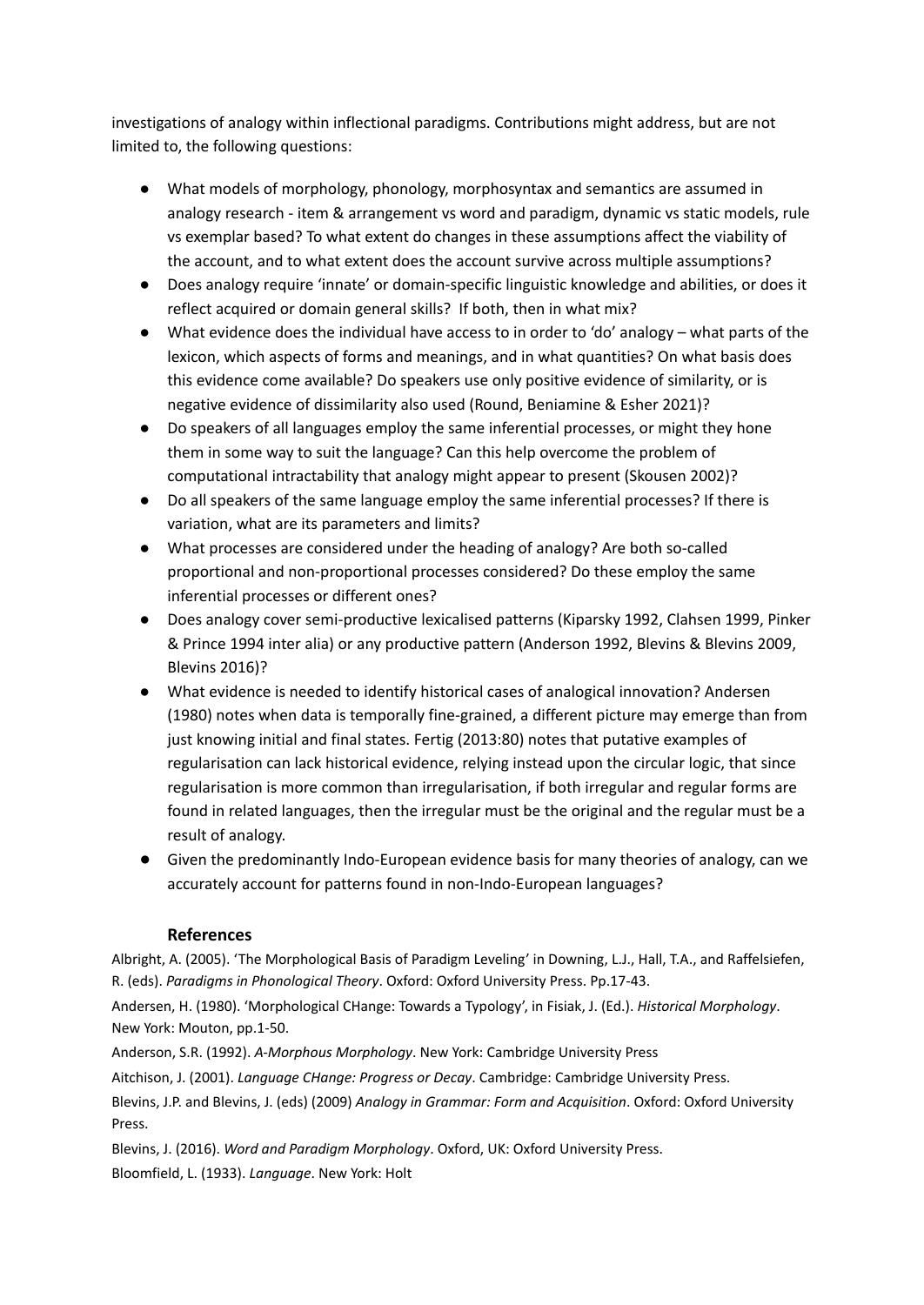Bolinger, D. (1968). *Aspects of Language*. New York: Harcourt.

Bybee, J. (1980) 'Morphophonemic Change from Inside and Outside the Paradigm'. *Lingua* 50. pp.45-89.

Bybee, J. (2009). 'Grammaticalization Implications for a Theory of Language' in Lieven, E. and Guo, J. (eds). *Crosslinguistic Approaches to the Psychology of Language*. New York: Taylor & Francis, pp.345-55

Clahsen, H. (1999). 'Lexical Entries and Rules of Language: A Multidisciplinary Study of German Inflection'. *Behavioural and Brain Sciences* 22:6, pp.991-1060.

Fertig, D. (1999). 'Analogical "Leveling" from Outside the Paradigm: Stem-vowel Changes in the German Modals'. *Diachronica* 16, pp.233-60.

-- (2013). *Analogy and Morphological Change*. Edinburgh: Edinburgh University Press.

Garrett, A. (2008). 'Paradigmatic uniformity and markedness' in Good, J. (ed). *Linguistic Universal and Language Change*. Oxford: Oxford University Press. Pp.125-43

Halle, M. (1962) 'Phonology in Generative Grammar'. *Word* 18:1-2. pp.54-72

Haspelmath, M. (1998). 'Does Grammaticalization Need Reanalysis'. *Studies in Language* 22. Pp.315-51

Hill, E. (2007). 'Proportionale Analogie, paradigmatischer Ausgleich und Formerweiterung: ein Beitrag zur Typologie des morphologischen Wandels'. *Diachronica* 24. Pp.84-118

Hill, E. (2020). 'Analogical in inflectional change: Modification or whole-word replacement?' *Language* 96:1. Pp.38-58.

Hock, H.H. (1986). *Principles of Historical Linguistics*. New York: Mouton.

Janda, R. (2001). 'Beyond "pathways" and "unidirectionality": on the discontinuity of language transmission and the counterability of grammaticalization". *Language Sciences*23. Pp.265-340.

Jeffers, R.J. and Lehiste, I. (1979) *Principles and Methods for Historical Linguistics*. Cambridge, MA: MIT Press. Jesperson, O. (1922) *Language: Its Nature, Development and Origin*. London: Allen & Unwin.

Kenstowicz, M. (1996) 'Base Identity and Uniform Exponence: Alternatives to Cyclicity' in Durand, J. and Laks, B. (eds). *Current Trends in Phonology: Models and Methods*, vol. 1. Manchester: University of Salford. pp.363-93.

King, R.D. (1969). *Historical Linguistics and Generative Grammar*. Englewood Cliffs, NJ: Prentice-Hall. Kiparsky, P. (1965) *Phonological Change*, PhD Dissertation, MIT.

-- (1971). 'Historical LInguistics' in Dingwall, W.O. (ed). *A Survey of Linguistic Theory.* Englewood Cliffs,NJ : Prentice-Hall. Pp.189-227

-- (1992). 'Analogy'. In Bright W. (ed.) *International Encyclopedia of Linguistics*, vol.1. New York: Oxford University Press. Pp.56-61.

Lehmann, W. (1962). *Historical Linguistics: An Introduction*. New York: HOlt, Rinehart and Winston.

McCarthy, J.J. (2005). 'Optimal Paradigms'. In Downing L.J., Hall, T.A., Raffelsiefen, R. (eds), *Paradigms in Phonological Theory*. Oxford: Oxford University Press. pp.170-210.

Meillet, A. [1908](1965), 'Linguistique Historique et Linguistique Générale', *Linguistique Historique et Linguistique Générale*. Paris: Honoré Champion. pp.44-60.

Osthoff, H. (1879). 'Das physiologische und psychologische moment in der sprachlichen Formenbildung'. In Birchow, R. and van Holtzendorff, Fr. (eds.). *Sammlung gemeinverständlicher wissenschaftlicher Vorträge*, vol.14, no.337. Berlin:Habel. Pp.505-52.

Paul, H. (1886). *Principien der Sprachgeschichte*, 2nd edn. Halle: Niemeyer.

Pinker, S. and Prince, A. (1994), 'Regular and Irregular Morphology and the Psychological Status of Rules of Grammar'. In Lima, S.D., Corrigan, R.L., and Iverson, G.K. (Eds.) *THe Reality of Linguistic Rules*. Philadelphia: Benjamins. pp.321-51.

Reiss, C. (2006). 'Morphological Change, Paradigm Leveling and Analogy'. In Brown, K. (ed.) *Encyclopedia of Language and Linguistics*, 2nd edn. Amsterdam: Elsevier. Pp.277-8